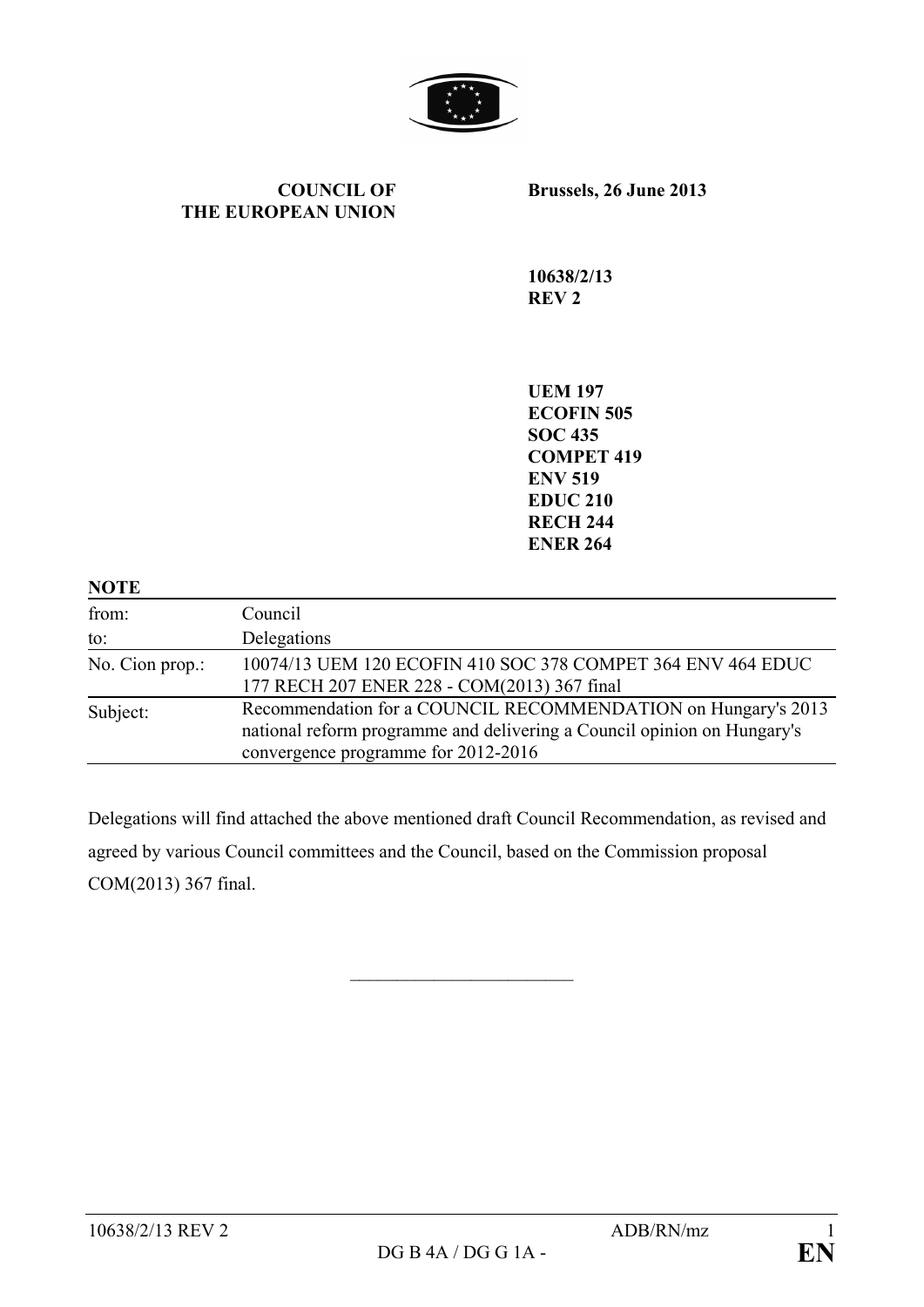## **ANNEX**

Recommendation for a

### **COUNCIL RECOMMENDATION**

#### **on Hungary's 2013 national reform programme**

# **and delivering a Council opinion on Hungary's 2013 convergence programme for 2012-2016**

THE COUNCIL OF THE EUROPEAN UNION,

Having regard to the Treaty on the Functioning of the European Union, and in particular Articles 121(2) and 148(4) thereof,

Having regard to Council Regulation (EC) No 1466/97 of 7 July 1997 on the strengthening of the surveillance of budgetary positions and the surveillance and coordination of economic policies<sup>[1](#page-1-0)</sup>, and in particular Article 9(2) thereof,

Having regard to Regulation (EU) No 1176/2011 of the European Parliament and of the Council of 16 November [2](#page-1-1)011 on the prevention and correction of macroeconomic imbalances<sup>2</sup>, and in particular Article 6(1) thereof,

Having regard to the recommendation of the European Commission<sup>[3](#page-1-2)</sup>,

Having regard to the resolutions of the European Parliament<sup>[4](#page-1-3)</sup>,

Having regard to the conclusions of the European Council,

Having regard to the opinion of the Employment Committee,

Having regard to the opinion of the Economic and Financial Committee,

Having regard to the opinion of the Social Protection Committee,

After consulting the Economic Policy Committee,

<span id="page-1-0"></span><sup>&</sup>lt;sup>1</sup> OJ L 209, 2.8.1997, p. 1.<br><sup>2</sup> OJ L 206, 22, 11, 2011, p.

<span id="page-1-1"></span><sup>&</sup>lt;sup>2</sup> OJ L 306, 23.11.2011, p. 25.

<span id="page-1-2"></span> $\frac{3}{4}$  COM(2013) 367 final.

<span id="page-1-3"></span>P7\_TA(2013)0052 and P7\_TA(2013)0053.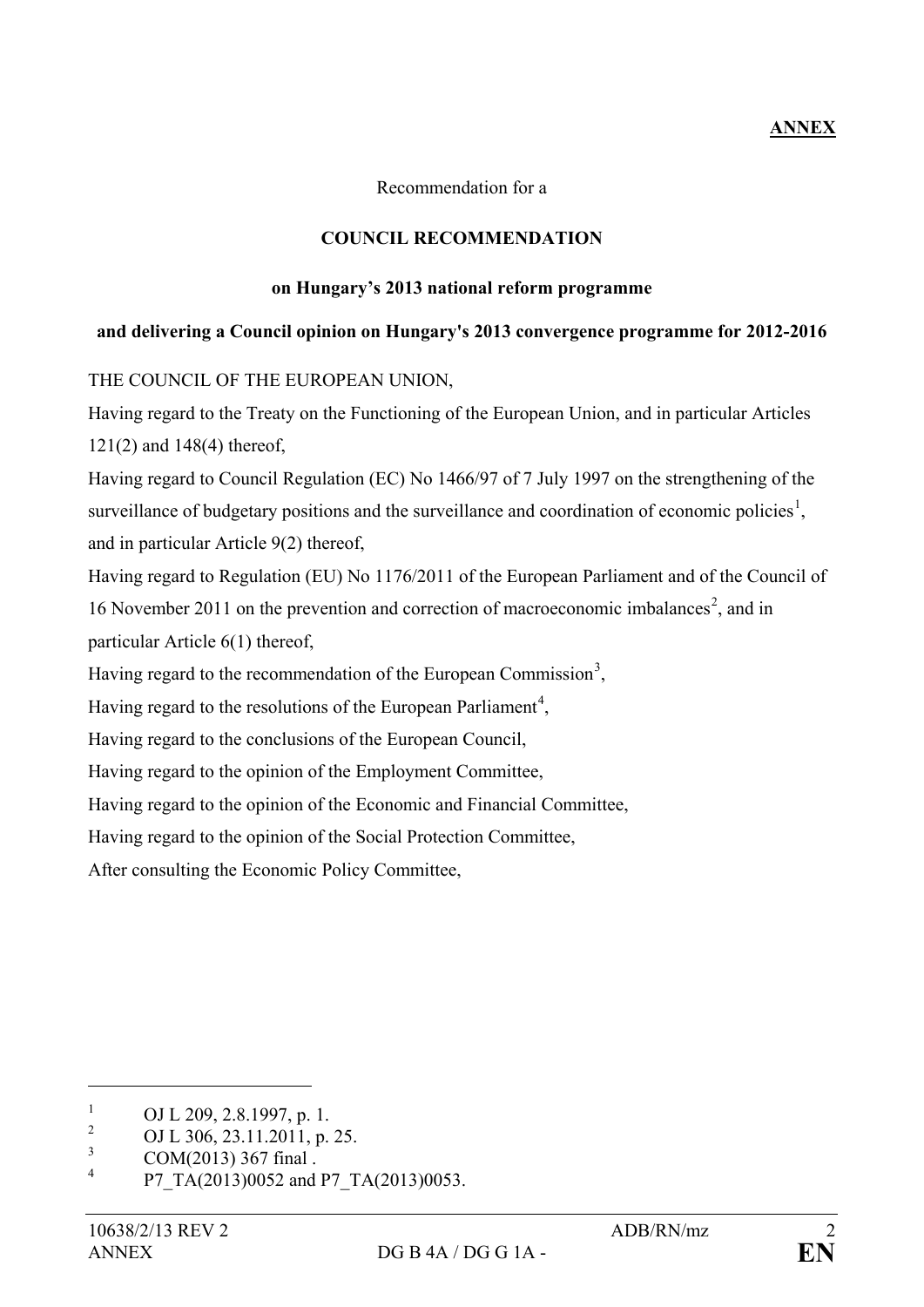## Whereas:

- (1) On 26 March 2010, the European Council agreed to the Commission's proposal to launch a new strategy for growth and jobs, Europe 2020, based on enhanced coordination of economic policies, which will focus on the key areas where action is needed to boost Europe's potential for sustainable growth and competitiveness.
- (2) On 13 July 2010, on the basis of the Commission's proposals, the Council adopted a recommendation on the broad guidelines for the economic policies of the Member States and the Union (2010 to 2014) and, on 21 October 2010, adopted a decision on guidelines for the employment policies of the Member States<sup>[5](#page-2-0)</sup>, which together form the 'integrated guidelines'. Member States were invited to take the integrated guidelines into account in their national economic and employment policies.
- (3) On 29 June 2012, the Heads of State and Government decided on a Compact for Growth and Jobs, providing a coherent framework for action at national, EU and euro area levels using all possible levers, instruments and policies. They decided on action to be taken at the level of the Member States, in particular expressing full commitment to achieving the objectives of the Europe 2020 Strategy and to implementing the country-specific recommendations.
- (4) On 10 July 2012, the Council adopted a recommendation on Hungary's national reform programme for 2012 and delivered its opinion on Hungary's updated convergence programme for 2011-2015.

<span id="page-2-0"></span><sup>5</sup> Council Decision2013/208/EU of 22 April 2013.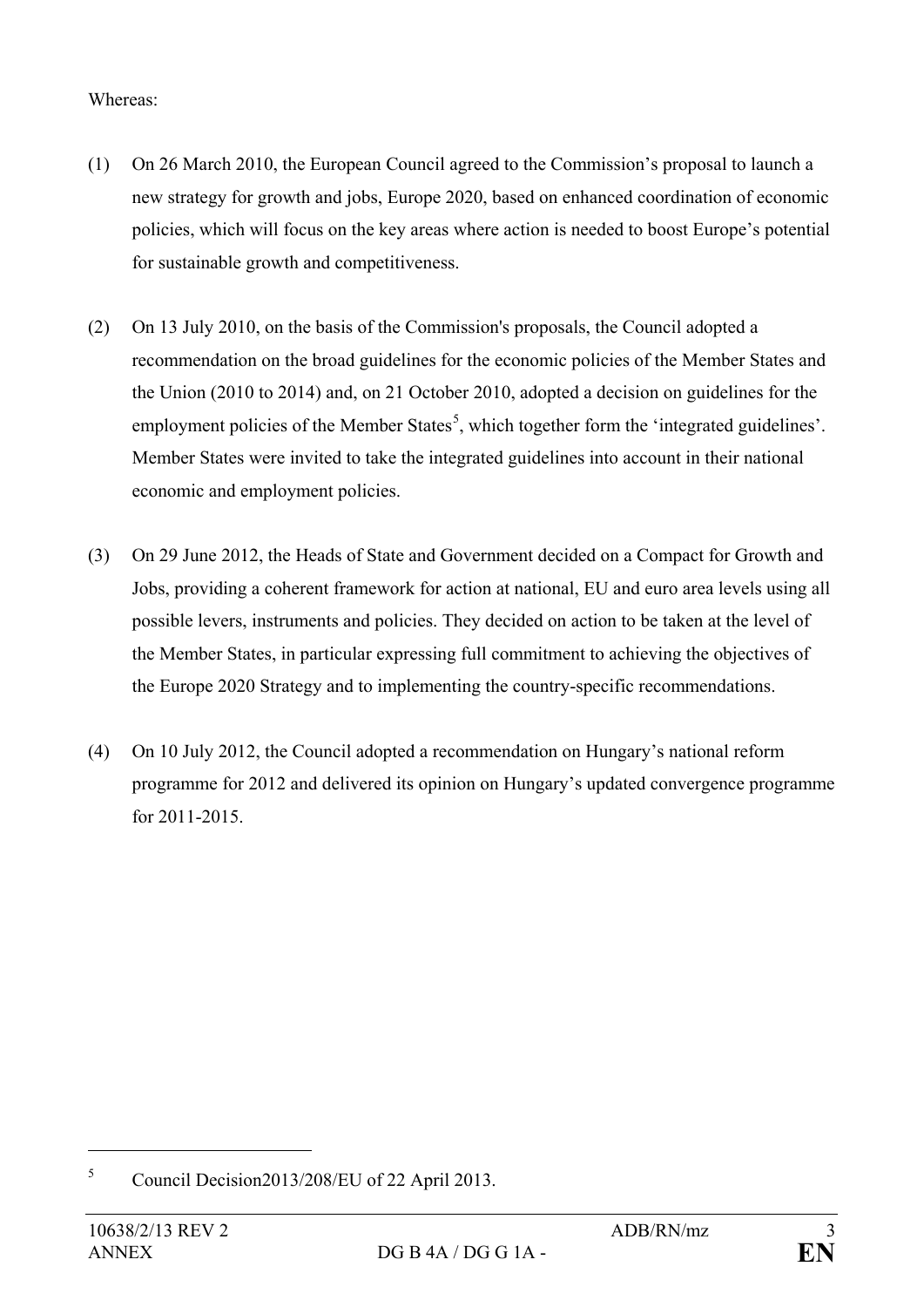- (5) On 28 November 2012, the Commission adopted the Annual Growth Survey<sup>[6](#page-3-0)</sup>, marking the start of the 2013 European Semester of economic policy coordination. Also on 28 November 2012, the Commission, on the basis of Regulation (EU) No 1176/2011 on the prevention and correction of macroeconomic imbalances, adopted the Alert Mechanism Report<sup>[7](#page-3-1)</sup>, in which it identified Hungary as one of the Member States for which an in-depth review would be carried out.
- (6) On 14 March 2013, the European Council endorsed the priorities for ensuring financial stability, fiscal consolidation and action to foster growth. It underscored the need to pursue differentiated, growth-friendly fiscal consolidation, to restore normal lending conditions to the economy, to promote growth and competitiveness, to tackle unemployment and the social consequences of the crisis, and to modernise public administration.
- (7) On 10 April 2013, the Commission published the results of its in-depth review<sup>[8](#page-3-2)</sup> for Hungary, under Article 5 of Regulation (EU) No 1176/2011 on the prevention and correction of macroeconomic imbalances. The Commission's analysis leads it to conclude that Hungary is experiencing macroeconomic imbalances, which deserve monitoring and require decisive policy action. In particular, the ongoing adjustment of the highly negative net international investment position, largely driven by private sector deleveraging in a context of high general government debt and a weak business environment continues to deserve very close attention so as to reduce the important risks of adverse effects on the functioning of the economy.
- (8) On 24 April 2013, Hungary submitted its 2013 convergence programme covering the period 2012-2016 and, on 22 April 2013, its 2013 national reform programme. In order to take account of their interlinkages, the two programmes have been assessed at the same time.

<span id="page-3-0"></span> $^{6}$  COM(2012) 750 final.

<span id="page-3-1"></span> $\frac{7}{8}$  COM(2012) 751 final.

<span id="page-3-2"></span><sup>8</sup> SWD(2013) 119 final.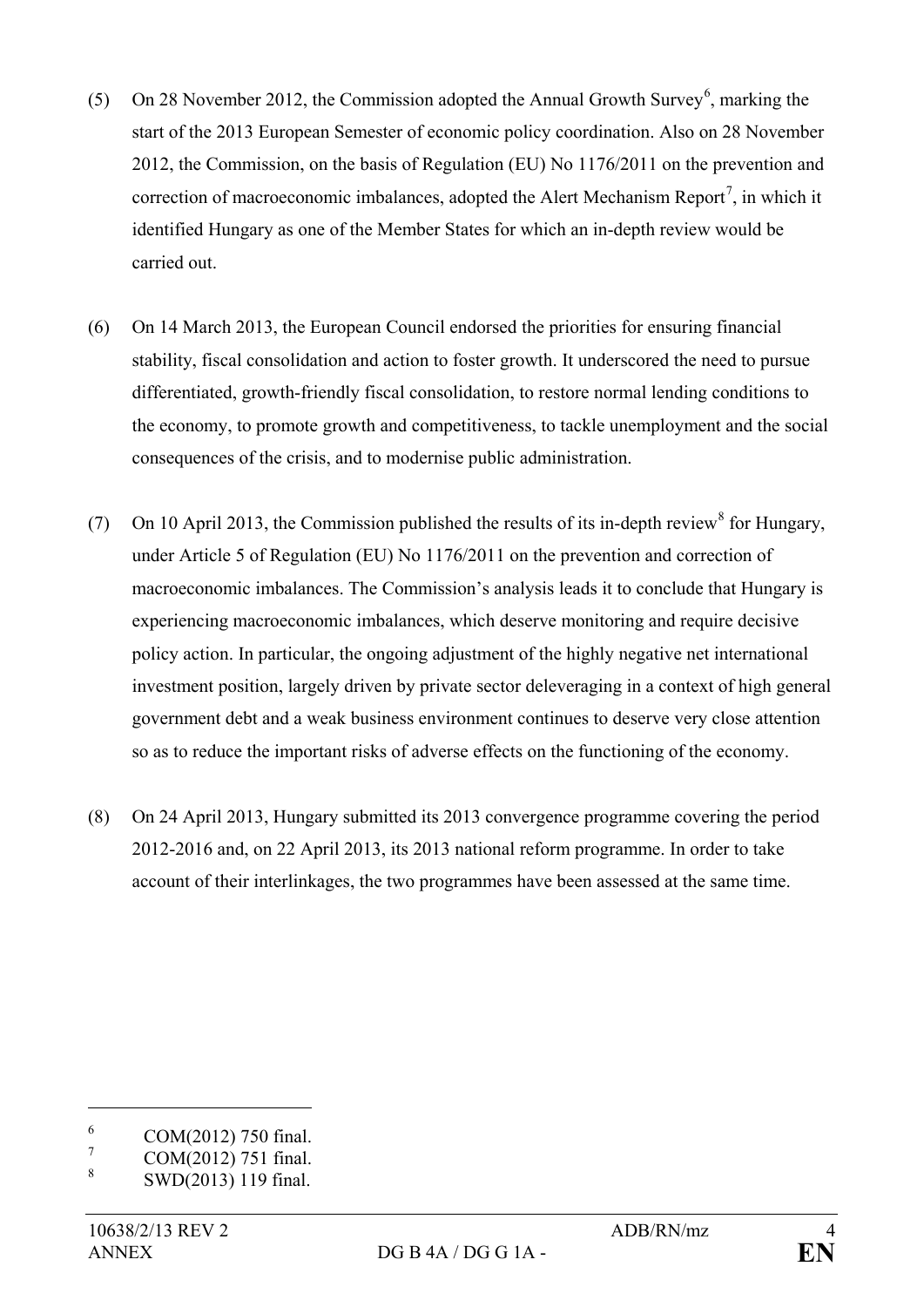(9) Based on the assessment of the 2013 convergence programme (the programme) pursuant to Council Regulation (EC) No 1466/97, the Council is of the opinion that the macroeconomic scenario underpinning the budgetary projections in the Programme is somewhat optimistic. The Hungarian authorities' growth projections for 2013 and 2014 of 0.7% and 1.9% are higher by around half a percentage point compared to the Commission 2013 spring forecast. The objective of the budgetary strategy outlined in the programme is to ensure the sustainable correction of the excessive deficit by the 2012 deadline and the continued respect of the medium-term objective (MTO)*.* Hungary has undertaken significant fiscal efforts in 2012 and with a budget deficit outcome of 1.9% of GDP overachieved the deficit target of 2.5% of GDP recommended by the Council, partly on account of additional one-off revenues of 0.2% of GDP on top of those which were acknowledged already at the time of the Council recommendation. However, the corrective measures for 2012 and beyond, notably those announced in the autumn of 2012 were mainly concentrated on the revenue side, primarily focusing on selected sectors, raising questions about the sustainability of the consolidation efforts. According to the Commission 2013 spring forecast further efforts were needed for both 2013 and 2014 in order to correct the excessive deficit in a sustainable manner. Following the publication of the spring forecast the government adopted a new corrective package focusing on the expenditure side, and based on the updated assessment of the Commission, the deficit is projected to remain below the 3% of GDP threshold with the new measures in both 2013 and 2014. The programme has changed the MTO from a structural balance of -1.5% to -1.7% of GDP. The new MTO is in line with the requirements of the Stability and Growth Pact. Hungary recorded a structural balance of -0.7% of GDP in 2012, i.e. well above its revised MTO, and the Commission 2013 spring forecast foresees the structural balance to stay in line with the MTO over the forecast horizon and to stand at -1.1% in 2013 and -1.8% in 2014. Based on the measures adopted after the Commission 2013 spring forecast the structural balance could remain above the MTO in 2014 as well.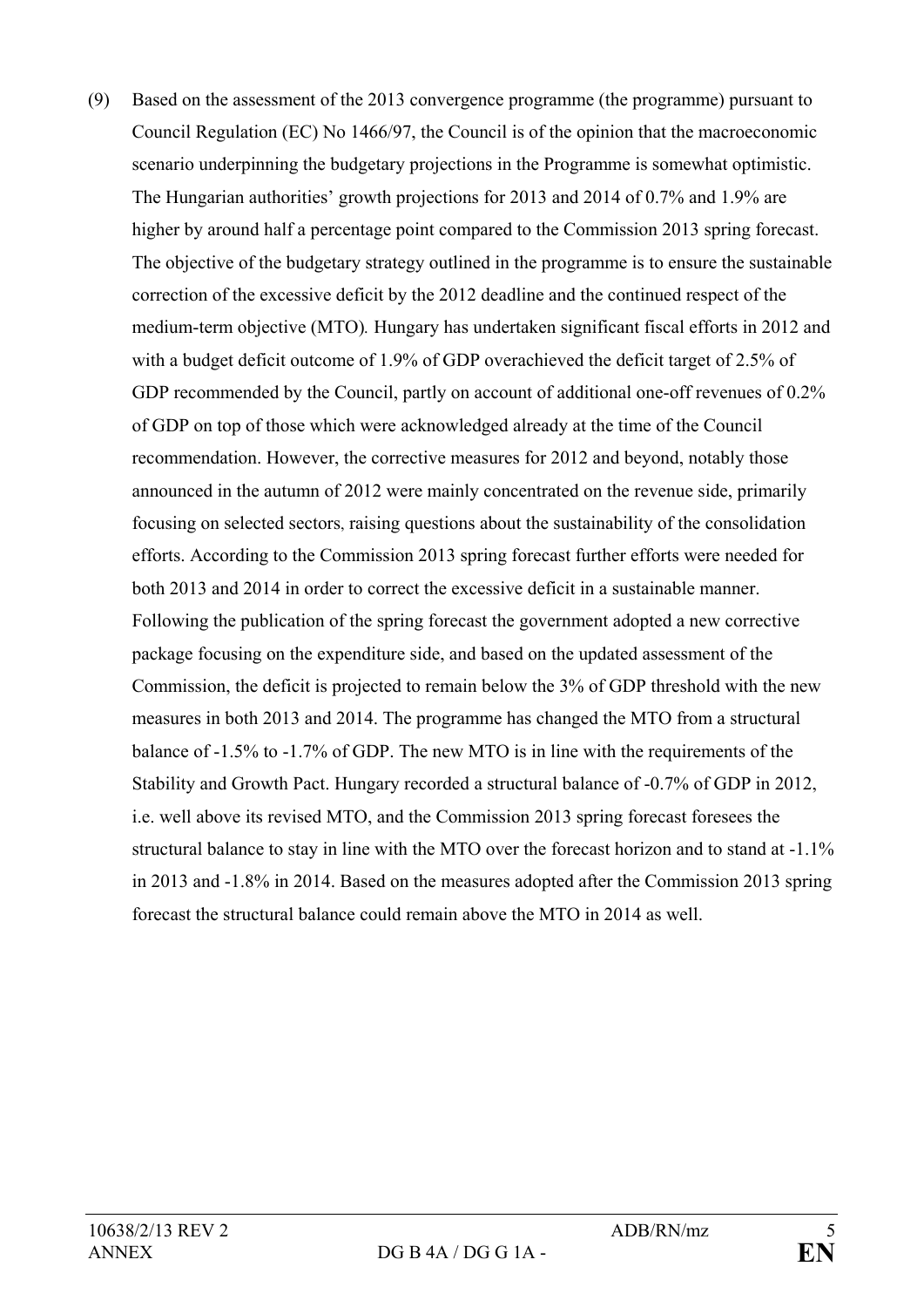The growth rate of government expenditure in 2013 and 2014, net of discretionary revenue measures, will be broadly in line with the reference medium-term rate of potential GDP growth, but is expected to significantly exceed it in 2015 and 2016. Thus, the expenditure benchmark will not be met in these two years. According to government plans, the public debt-to-GDP ratio will continuously decrease throughout the programme period from 79.2% in 2012 to 77.2% in 2014 and further to 73.4% in 2016, i.e. it will remain above the 60% of GDP reference value. In contrast, the Commission 2013 spring forecast, taking account of risks to the consolidation plans, expected only a marginal decrease to 78.9% of GDP in 2014 which should be around 0.5 pps lower with the new corrective measures. Hungary will be in a transition period from 2013 regarding compliance with the debt criterion, and according to the Commission 2013 spring forecast it is making sufficient progress towards compliance with the debt criterion in 2013 and 2014.

- (10) The medium-term budgetary framework is still merely indicative so the horizon of fiscal planning is focusing only on the actual budget year. In addition, despite some recent improvements, the mandatory tasks and the analytical resources of the Fiscal Council are still not commensurate with its unprecedented veto power and the need for the systematic ex-post assessment of compliance with numerical fiscal rules. Strengthening the medium-term budgetary framework and widening the mandatory remit of the Fiscal Council would help to improve the solidity and credibility of the recently revamped fiscal governance framework.
- (11) The Hungarian financial sector is deleveraging at a very quick pace, partly due to some policy measures that have had a strong negative impact on the profitability of banks and contribute to tight credit conditions. Managing the deteriorating portfolio quality represents one of the biggest challenges for the financial sector, associated with an increasing number of nonperforming loans. In the last years, the government adopted several measures to help foreign currency borrowers, in several cases without a consultation of stakeholders in the banking sector. However, these measures were not always targeted toward distressed borrowers.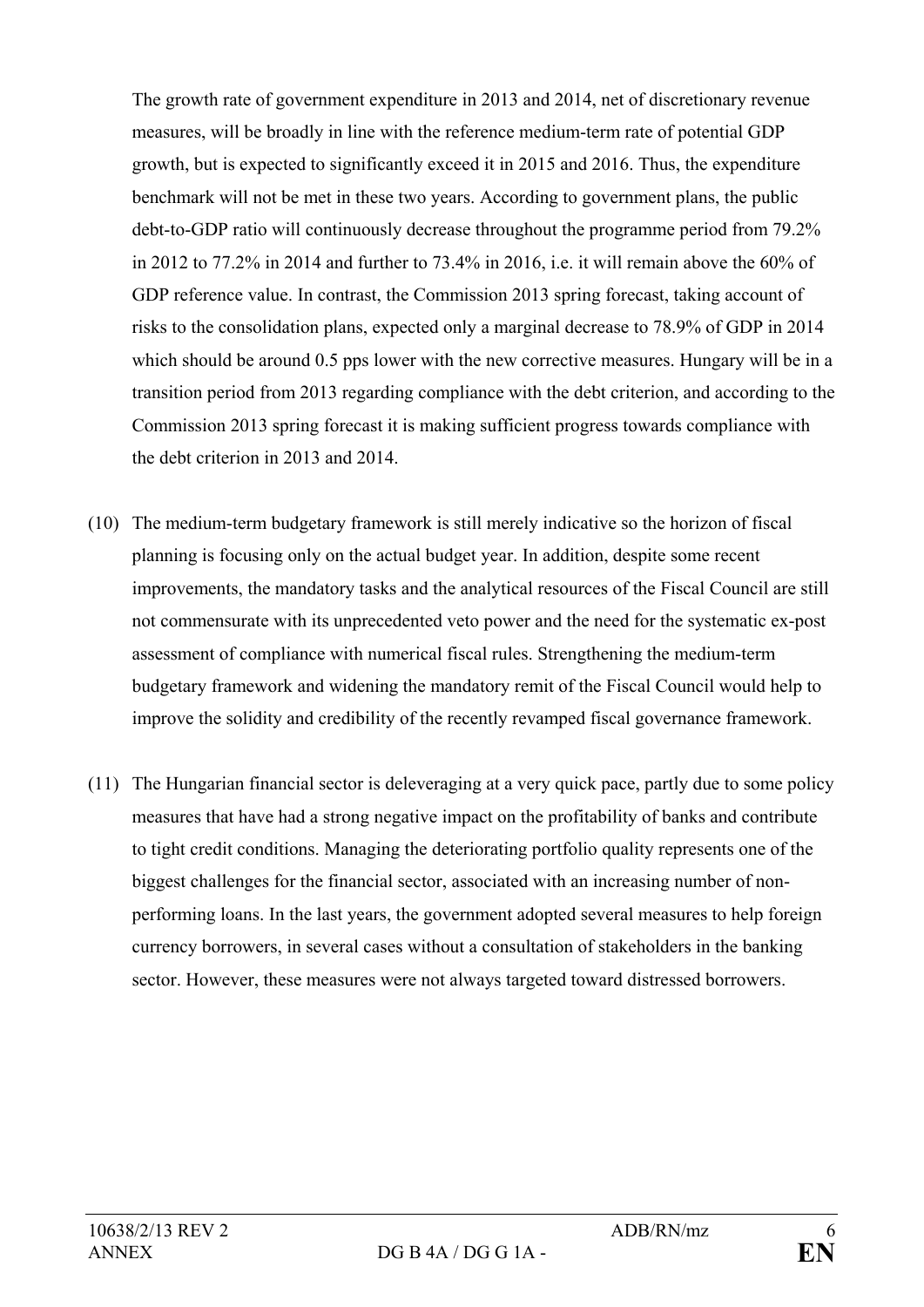The adoption of a series of measures in a short time might increase moral hazard among borrowers due to the continuous expectation of further government help. The global financial crisis demonstrated to which extent the existing banking system may force national authorities to act to safeguard financial stability. The first financial assistance programme to Hungary advocated the need for a state-of-the-art supervision including effective emergency powers to the financial supervisor and the establishment of a resolution mechanism. While over the past three years the powers of the Hungarian Financial Supervisory Authority have been substantially increased, the legislator has not equipped it with sufficient monitoring powers.

- (12) Hungary has not followed the 2012 recommendation to establish a non-distortive and stable framework for the taxation of corporations and has increased the tax burden on selected corporate sectors by introducing further permanent sectoral surtaxes. While the new small business tax introduced as part of the Job Protection Act has a favourable design, the existence of several different tax rates across corporate sectors hampers effective allocation of resources and affects investment and lending. The introduction of reduced social security contribution rates under the Job Protection Act is a step in the right direction to reduce the tax wedge on labour. However, the tax wedge on low wage earners is still high and a refining of the system to better target this group would be desirable. Hungary also plans to tackle tax non-compliance with several measures, such as the compulsory connection of all cash registers with tax authorities. Regarding energy taxation, measures taken do not provide incentives to reduce energy consumption and have distortionary effects.
- (13) The low employment rate is associated with a very low rate of labour-market participation, in spite of recent improvements. Youth unemployment has increased from 11% in 2001 to 28.1% in 2012. The Public Work Scheme uses the bulk of budgetary resources to provide the long-term unemployed with work-related income instead of social benefits, while its longterm benefits on employability are yet to be proven. Hungary has strengthened active labour market policies but some disadvantaged people should have more access to them and adult participation in lifelong learning is still one of the lowest in the EU. In the last five years,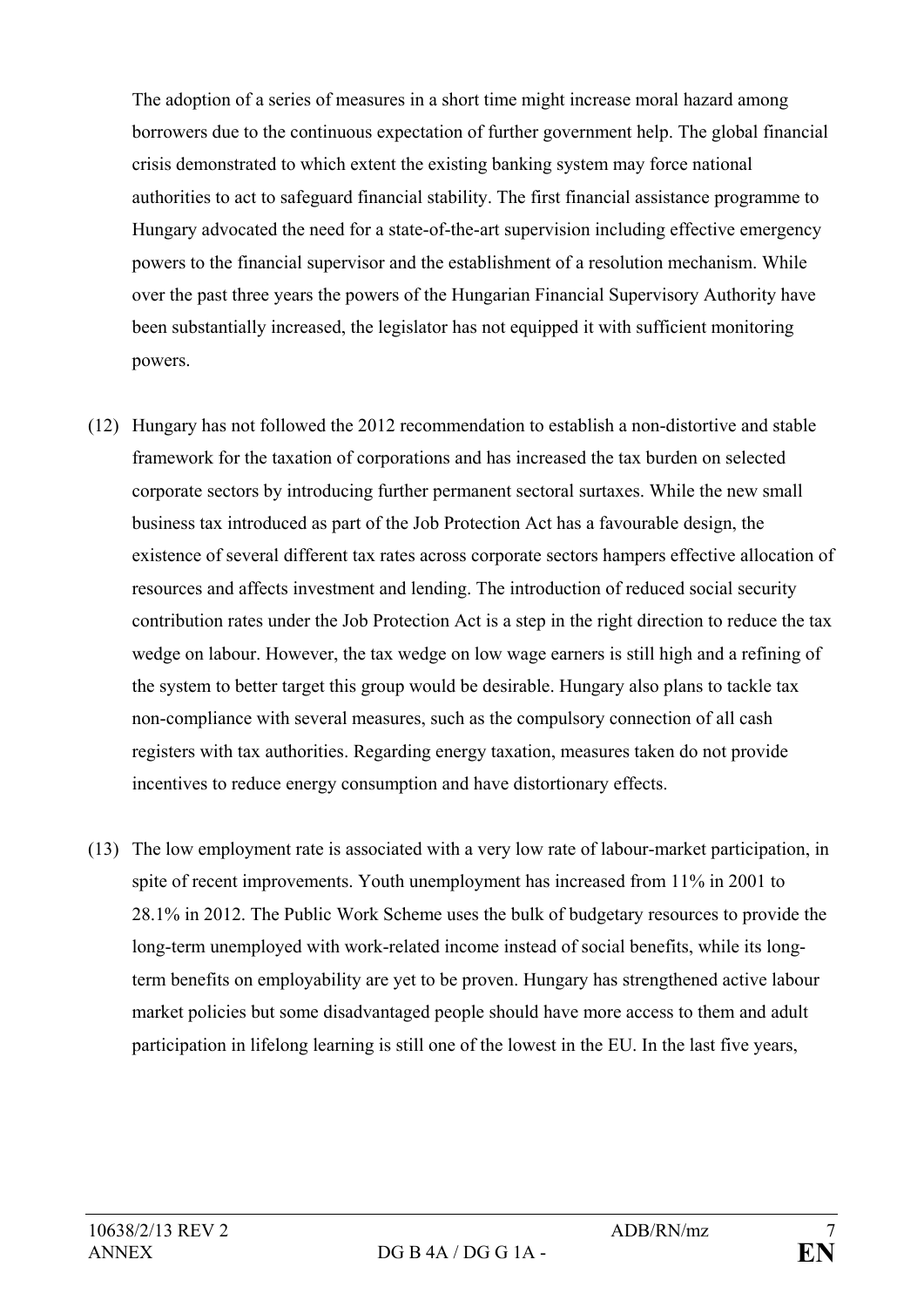the employment rate of women remained approximately at the same low level. In order to encourage women to participate in the labour market, the government expanded child-care facilities and promoted flexible working arrangements. The social situation continues to worsen: 31% of the population is at risk of poverty or social exclusion and a high percentage of people face severe material deprivation. Poverty continues to disproportionately affect disadvantaged territories and communities, in particular the Roma.

- (14) The business environment in Hungary has constantly deteriorated in the last three years due to a series of measures including restrictions on investors and an unstable regulatory framework. Recent restrictions which affect disproportionately foreign investors are focussed mainly on the services sector, including retail. The Simple State programme included 114 measures to reduce the administrative burden on businesses by approximately HUF 500 billion but its implementation has been somewhat delayed. Low levels of competition in public procurement persist, although a new law entered into force on 1 January 2012. The anti-corruption programme is a central element to the Magyary Programme. However, as the programme is focusing on public administration, it does not tackle either the issue of insufficient lawenforcement in this area or the stricter checks on party financing, a key area of concern. Although the implementation of some key actions is already in progress, many of the announced steps have not yet been undertaken. Lack of monitoring of implemented measures also remains problematic. The developments in Hungary in 2012 and 2013 have increased concerns about the judiciary's independence. The Innovation Union Scoreboard ranks Hungary as a moderate innovator. Business R&D investments are driven primarily by foreign-owned enterprises.
- (15) Hungary succeeded in reducing the number of early school leavers. Since there are still major regional differences, the new elements of the centralised public-education system, if not implemented carefully, might have a negative impact and increase social inequalities and segregation. Although the number of students entering higher education has grown significantly in recent years, further work is needed to reach the EU average and the national Europe 2020 target. It should be ensured that the on-going higher-education reform improves access for disadvantaged pupils.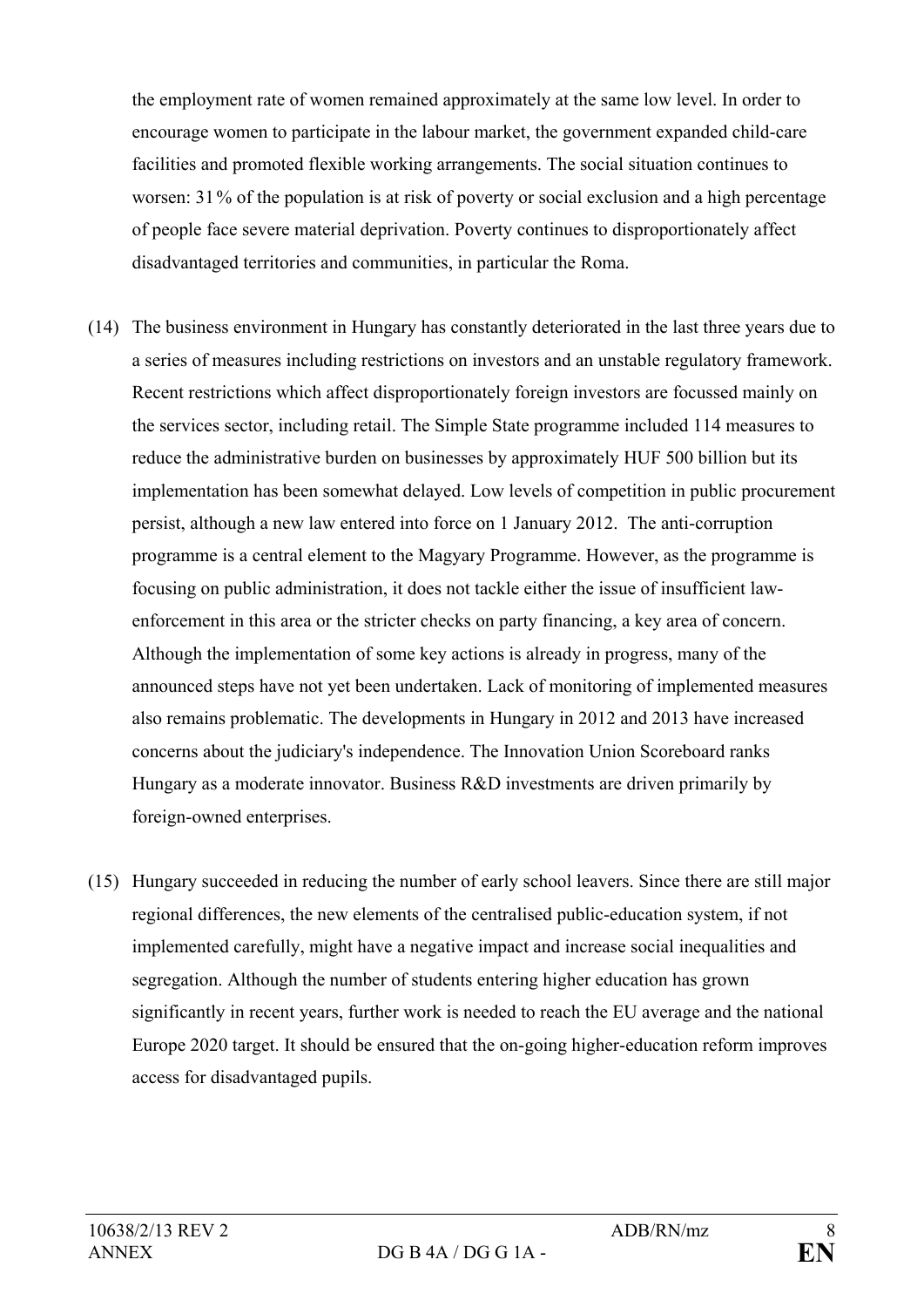- (16) Implementation of the measures included in the Szell Kalman Plan, which is aimed at improving the cost-efficiency and performance of public transport, is prone to considerable delays and the lack of a comprehensive transport strategy hinders the financial sustainability of the transport system. While Hungary has adequately increased power grid interconnections with its neighbours as recommended in 2012, the lack of independence of the energy regulator in setting energy tariffs and the high share of regulated energy prices among household consumers and SMEs still raise concerns.
- (17) In the context of the European Semester, the Commission has carried out a comprehensive analysis of Hungary's economic policy. It has assessed the convergence programme and national reform programme and presented an in-depth review. It has taken into account not only their relevance for sustainable fiscal and socio-economic policy in Hungary but also their compliance with EU rules and guidance, given the need to reinforce the overall economic governance of the European Union by providing EU-level input into future national decisions. Its recommendations under the European Semester are reflected in recommendations (1) to (7) below.
- (18) In the light of this assessment, the Council has examined Hungary's convergence programme, and its opinion<sup>[9](#page-8-0)</sup> is reflected in particular in recommendation  $(1)$  below.
- (19) In the light of the Commission's in-depth review and this assessment, the Council has examined the national reform programme and the convergence programme. Its recommendations under Article 6 of Regulation (EU) No 1176/2011 on the prevention and correction of macroeconomic imbalances are reflected in recommendations (1), (2), (3), (4), (5), (7) below,

<span id="page-8-0"></span><sup>9</sup> Under Article 9(2) of Council Regulation (EC) No 1466/97.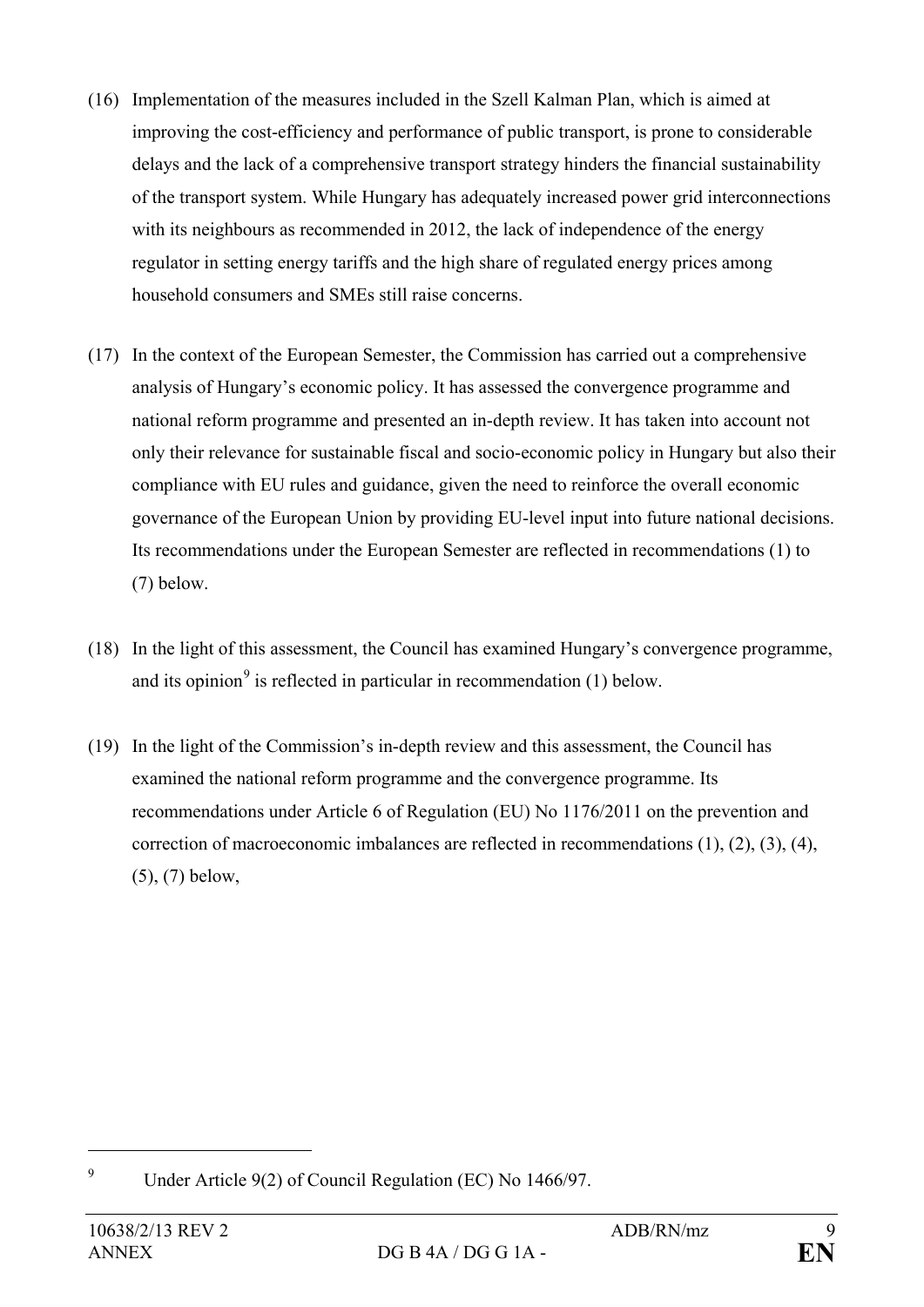HEREBY RECOMMENDS that Hungary should take action within the period 2013-2014 to:

- 1. Implement a credible and growth friendly fiscal strategy by specifying the necessary measures focusing on expenditure savings and preserve a sound fiscal position in compliance with the medium-term objective over the programme horizon. Building on the above steps, put the general government debt ratio on a firm downward path, also with a view to mitigating the accumulated macroeconomic imbalances. Enhance the medium-term budgetary framework by making it more binding and by closely linking it to numerical rules. Broaden the mandatory remit and enhance the transparency of the Fiscal Council, including through systematic ex-post monitoring of compliance with numerical fiscal rules as well as the preparation of regular macro-fiscal forecasts and budgetary impact assessments of major policy proposals.
- 2. Help restore normal lending to the economy primarily by improving the capacity for capital accumulation in the financial sector, inter alia by lowering the extra burden currently imposed on it. Improve portfolio quality by removing bad assets from banks' balance sheets, closely consult stakeholders on new policy initiatives and make sure that new policy measures do not increase moral hazard among borrowers. Enhance financial regulation and supervision, notably by giving more effective emergency powers to the Hungarian Financial Supervisory Authority and by establishing a bank resolution regime.
- 3. Ensure a stable, more balanced and predictable corporate tax system. Streamline corporate taxation and minimise distortions of resource allocation created by sector-specific taxes*,* so as to foster growth and employment. Continue making taxation of labour more employmentfriendly by alleviating the tax burden on low-wage earners, inter alia by refining the eligibility criteria for the Job Protection Act, and by shifting taxation away to environmental taxes. Fully implement and step up the already announced measures to improve tax compliance and reduce the cost of tax compliance.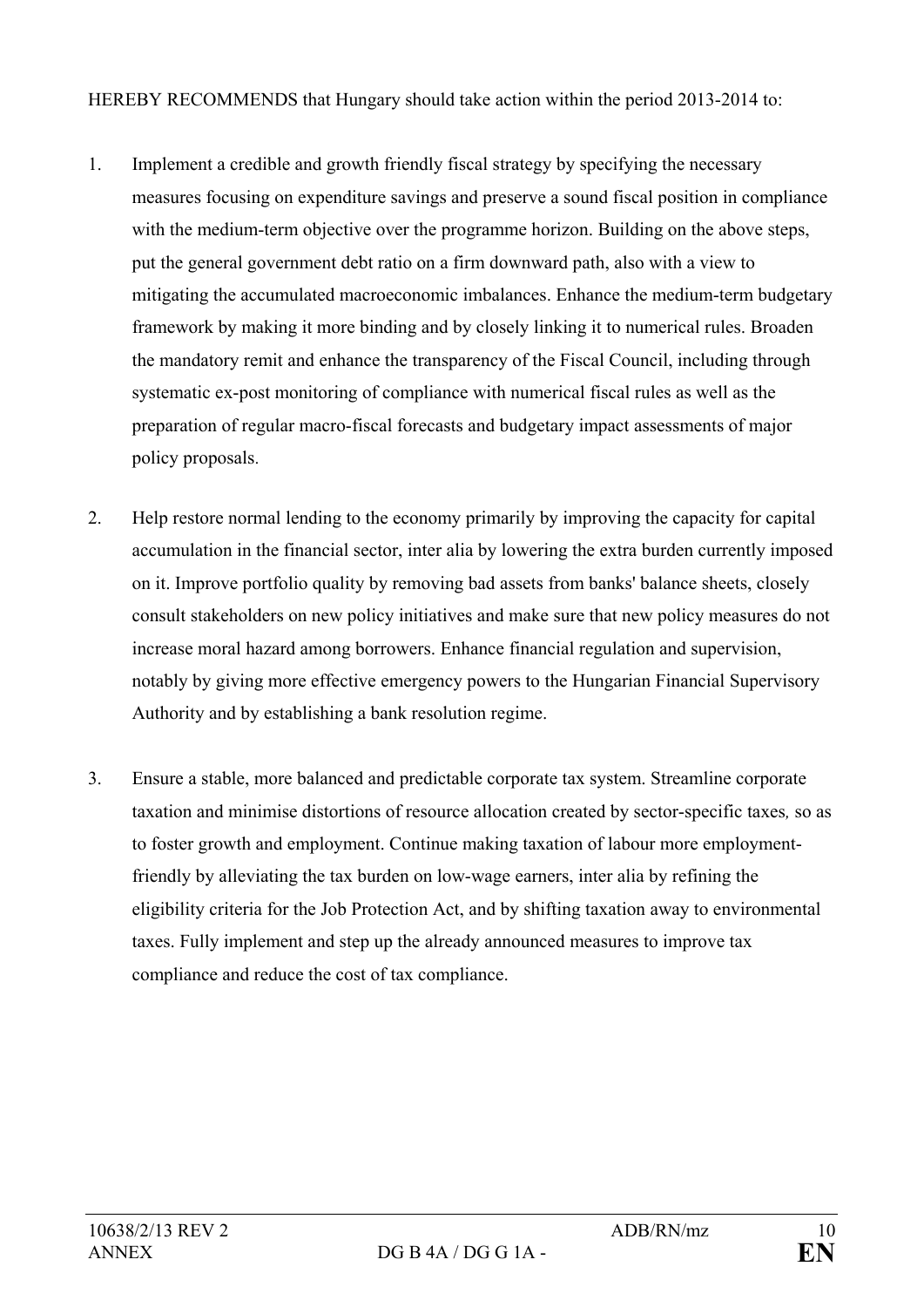- 4. Address youth unemployment, for example through a Youth Guarantee. Strengthen active labour market policy measures and enhance the client profiling system of the Public Employment Service. Reduce the dominance of the public works scheme within employment measures and strengthen its activation elements. Reinforce training programmes to boost participation in lifelong learning. Continue to expand child-care facilities to encourage women's participation. Ensure that the objective of the National Social Inclusion Strategy is mainstreamed in all policy fields in order to reduce poverty, particularly among children and Roma.
- 5. Create a supportive business environment, in particular restore an attractive environment for foreign direct investors, by making the regulatory framework more stable and by fostering market competition. Ensure the full implementation of measures envisaged to reduce the administrative burden, improve competition in public procurement and take further adequate measures to tackle corruption. Strengthen further the judiciary. Remove recently introduced barriers in the services sector, including in retail services. Provide targeted incentives to support innovative enterprises.
- 6. Implement a national strategy on early school-leaving and ensure that the education system provides all young people with labour-market-relevant skills, competences and qualifications. Improve access to inclusive mainstream education, for those with disadvantages, in particular Roma. Support the transition between different stages of education and towards the labour market. Implement a higher-education reform that enables greater tertiary attainment, particularly by disadvantaged students.